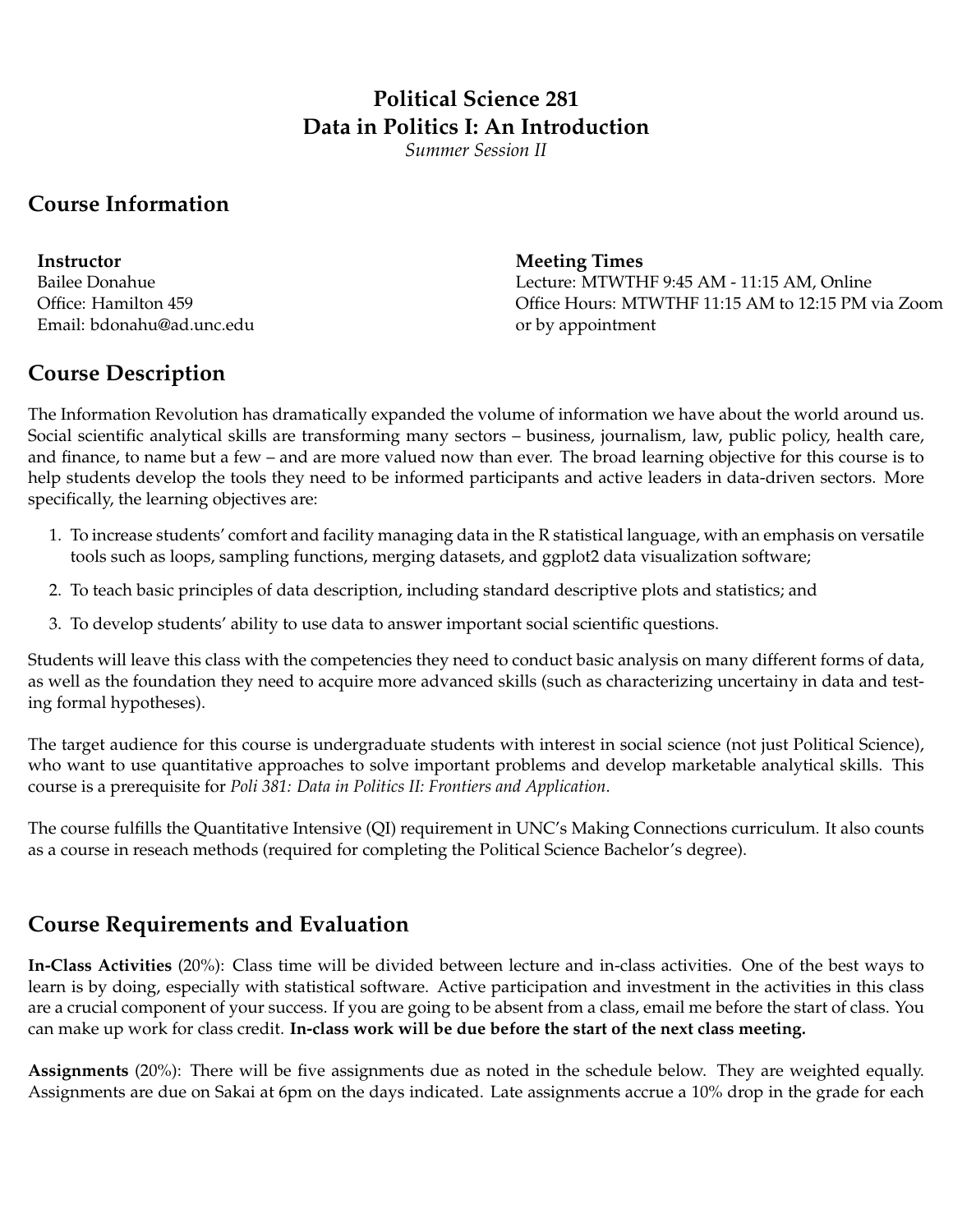day it is late until the day the answer key is posted where late assignments will no longer be accepted.

**Data Camp** (10%): We will be using Data Camp to assist with training in R. The assignments on Data Camp should be completed prior to the start of class.

**Final Project** (35%):, broken up as follows) The class has a capstone final project for which students working in groups, conduct and present an original data analysis on an existing dataset. This project consists of a proposal (5%), a preliminary analysis (5%), paper (15%) and a presentation (10%). A separate document specifies final project requirements more completely.

**Participation** (15%): Your participation grade has two components. The first component is preparation for (and actual attendance in) class. For each class meeting, you will give yourself 0 to 3 points, depending on how prepared you are for class and how much you intend to participate.  $(0 =$  absent from class;  $1 =$  attended class but did not prepare;  $2 =$  attended class but preparation was partial or rushed; 3 = attended class, prepared with care, and commit to being proactive in asking questions and contributing to discussion.) The semester-long score generated by these reports is advisory to the instructor-assigned participation grade – I can adjust self-reports that are inconsistent with what I see in class – but I take them seriously.

The second component is participation in our class's online Piazza discussion forum. (See Sakai for a link.) On Piazza, you can benefit your participation grade either by posting your own questions or by providing thoughtful answers to other students' questions. (The website keeps track of your activity.) These statistics, too, are advisory to the summary participation grade.

**A Note on Attendance**: Being in class is critical to your success. This class is very easy to fall behind in as the course is by necessity rather fast-paced. I also acknowledge that there is a global pandemic ongoing during the course of the semester. Accordingly, while attendance to lecture is not necessarily mandatory, active participation in class is nearly 35% of your grade and missing more than two classes can be highly detrimental to your overall grade in the class. If you are experiencing difficulties keeping up, prolonged illness, life complications, please come talk to me early on in the semester.

Note that, the weighting scheme above notwithstanding, all assignments must be submitted. If you have not submitted an assignment, you are at risk of receiving a course grade of I (Incomplete) until it is complete.

**Grade Scale**: This course has the following grade scale: A = 100 - 93; A- = 93 - 90; B+ = 90 - 87; B = 87 - 83; B- = 83 - 80;  $C_{\pm} = 80 - 77$ ;  $C = 77 - 73$ ;  $C_{\pm} = 73 - 70$ ;  $D = 70 - 60$ ;  $F < 60$ .

## **Course Materials**

The following required book is available in the UNC Bookstore. All other readings are available electronically via the [UNC library e-journals and e-resources databases](http://www.lib.unc.edu/index.html.searchtab=ejournals) or on the course Sakai site. If there are additional topics you wish to learn more about, please let me know and I will direct you to additional resources or courses at UNC.

• Imai, Kosuke. 20[1](#page-1-0)7. *Quantitative Social Science: An Introduction*. Princeton: Princeton University Press.<sup>1</sup>

In addition, there are software requirements. Students must download and install R, a free statistical program available at [,](http://cran.r-project.org/) as well as RStudio (also free), which is available at [.](www.rstudio.com) They also must register for Data Camp (www.datacamp.com),

<span id="page-1-0"></span><sup>&</sup>lt;sup>1</sup>Henceforth 'OSS'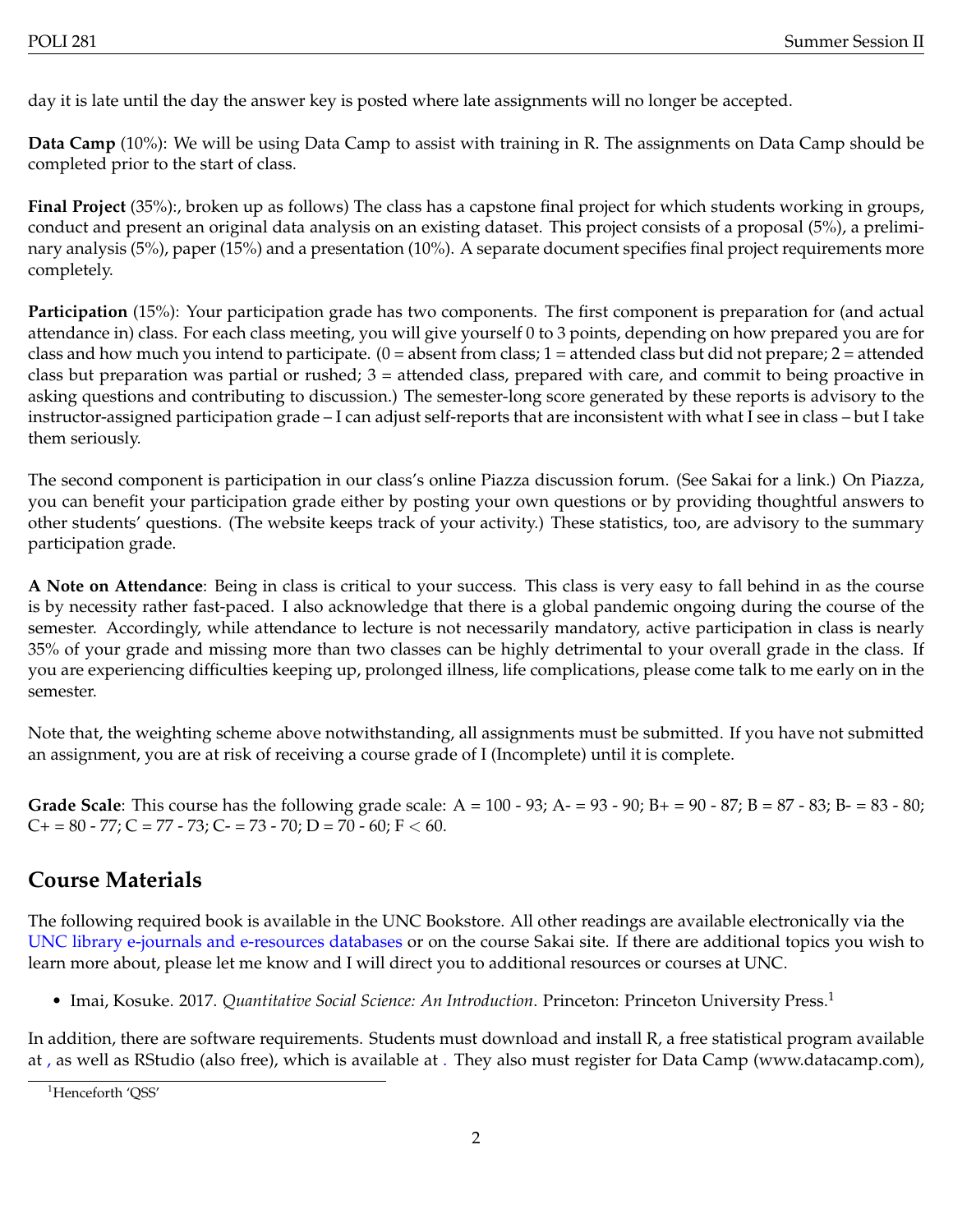a resource that provides tutorial videos and interactive training modules to help learn programming skills. DataCamp is free for students enrolled in this class. (I will provide you with login information.) Please do not pay for Data Camp access!

#### **Expectations**

**Technology in Class**: Per guidance by the School of Arts and Sciences, this course will be online. This means that you will have to use a computer for the course. It is important for your own education that you ensure that you are using your classtime to engage with the material and not to engage with twitter, instagram, tik tok, etc.

**Instructor Communication**: I may not be able to answer all email immediately, but will do my best to do so promptly. If you have course related questions that require a detailed response from me (e.g., review questions the night before a test), email is not likely to work. Some of these questions are best suited for Piazza. Come see me during my zoom office hours. If these office hours do not fit with your schedule, I am happy to schedule another time to meet via Zoom.

**Cooperation and Academic Integrity**: In a class setting, cooperative work has both benefits and pitfalls. Peers learn a lot by explaining things to each other. But it can also be easy to stumble into a passive mindset where you're not really assimilating the concepts. To strike a balance, I will designate some activities and assignments (or parts thereof) as being Cooperative, and others as Individual. It is critical that you attend to this distinction, as completing individual work cooperatively would be a breach of academic integrity.

By its nature, this class has an extra matter we need to address. While discussion with other people is permitted and encouraged for work designated as cooperative, there is a distinction between discussing a problem and copying someone else's work. (Writing computer code is an especially tempting activity for which to copy work.) Students can discuss problem-solving strategies, clarify concepts, and point out mistakes but ultimately each person must generate his or her own path to the solution. In our class, copying and pasting another person's computer code is potentially tantamount to plagiarism. Even for work designated as cooperative, you must write your code individually. Unless I have given you explicit permission for some special reason, do not do it. Copied code is surprisingly easy to detect (there is software designed to detect it). Be assured that if I identify a case of cheating or plagiarism, I will handle it 100% "by the book."

**Accommodations**: If you need an accomodation for a disability, please let me know. Some aspects of the course and its assignments can be modified to ensure your success. I will work with both you and the Office of Accessibiity Resources and Services to find appropriate accomodations.

**Title IX**: Acts of discrimination, harassment, interpersonal (relationship) violence, sexual violence, sexual exploitation, stalking, and related retaliation are prohibited at UNC-Chapel Hill. If you have experienced these types of conduct, you are encouraged to report the incident and seek resources on campus or in the community. Please contact the Director of Title IX Compliance / Title IX Coordinator (Adrienne Allison, adrienne.allison@unc.edu), Report and Response Coordinators (Ew Quimbaya-Winship, eqw@unc.edu; Rebecca Gibson, rmgibson@unc.edu; Kathryn Winn kmwinn@unc.edu), Counseling and Psychological Services (CAPs) (confidential) in Campus Health Services at (919) 966-3658, or the Gender Violence Services Coordinators (confidential) (Cassidy Johnson, cassidyjohnson@unc.edu; Holly Lovern, holly.lovern@unc.edu) to discuss your specific needs. Additional resources are available at safe.unc.edu.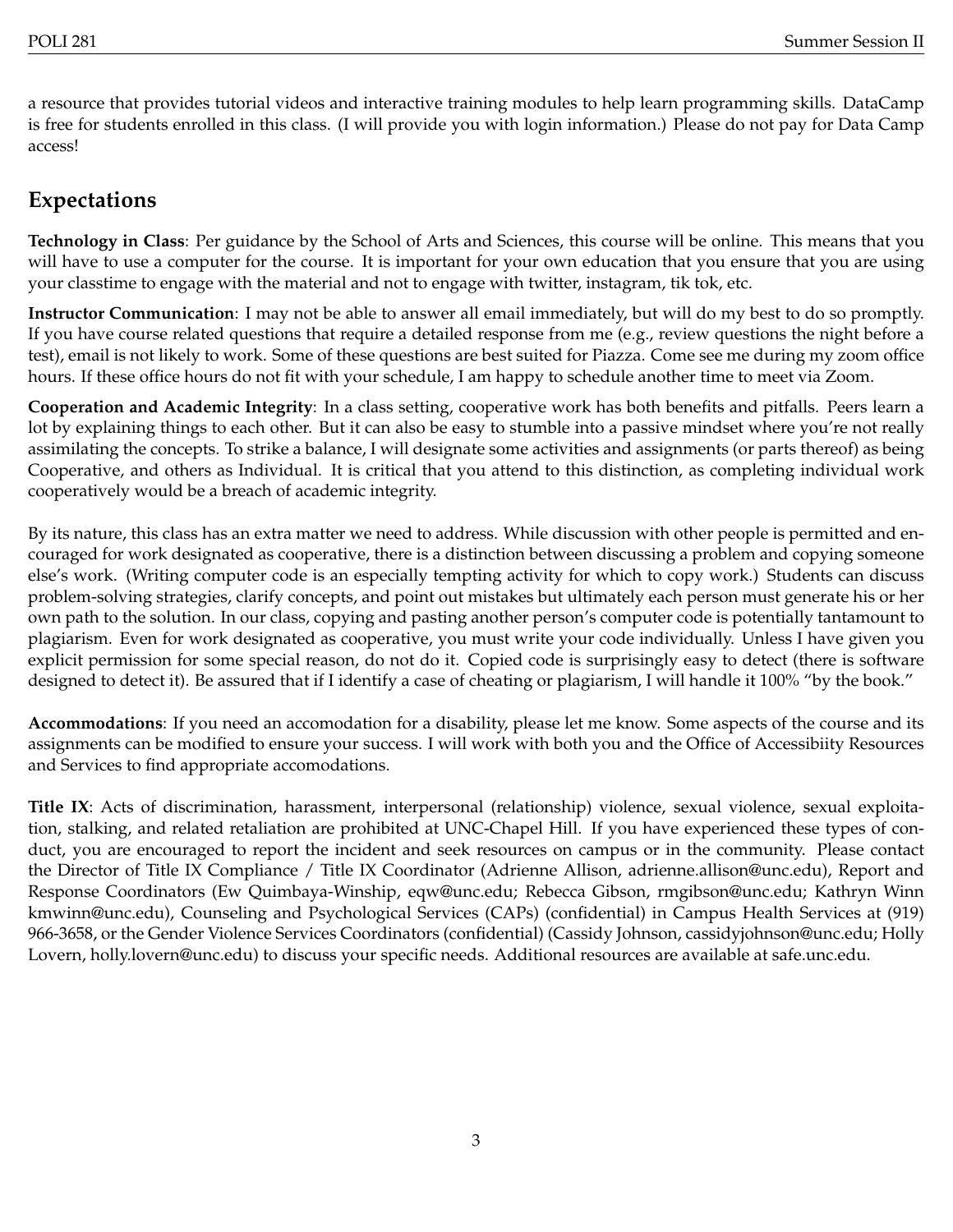| Date    | Topic                                                                               | <b>Lecture Readings</b>                                                                |  |
|---------|-------------------------------------------------------------------------------------|----------------------------------------------------------------------------------------|--|
|         | The following schedule is tentative. Any changes will be announced well in advance. |                                                                                        |  |
| June 22 | Greetings and Logistics                                                             | Course Syllabus & Assignment Handouts                                                  |  |
| June 23 | The Possibilities and Perils of Data<br>Science                                     | <b>Register for Data Camp and Piazza</b>                                               |  |
|         |                                                                                     | Tolany, Bill. 2017. "Troubling Evidence of Implicit Racial<br>Bias in MLS Refereeing." |  |
|         |                                                                                     | Lohr, Steve. 2009. "For Today's Graduate, Just One<br>Word: Statistic."                |  |
| June 24 | R Statistical Software: Getting Set Up                                              | Download and install both R and RStudio                                                |  |
| June 25 | Basic Tools of R: Part I                                                            | DataCamp: Introduction to R, Chapters 1 - 3                                            |  |
| June 26 | Basic Tools of R: Part II                                                           | DataCamp: Introduction to R, Chapters 4 - 6                                            |  |
| June 29 | Intermediate Tools of R: Part I                                                     | DataCamp: Intermediate R, Chapter 1                                                    |  |
| June 30 | Intermediate Tools of R: Part II                                                    | DataCamp: Intermediate R, Chapter 2                                                    |  |
| July 1  | Intermediate Tools of R Part III                                                    | DataCamp: Intermediate R, Chapter 3                                                    |  |
|         |                                                                                     | <b>Assignment 1 Due</b>                                                                |  |
| July 2  | Getting to Know Your Data                                                           | QSS Chapter 1                                                                          |  |
| July 3  | No Class                                                                            | Holiday                                                                                |  |
| July 6  | Causality                                                                           | QSS, pp. 32-48                                                                         |  |
| July 7  | Causality                                                                           | QSS pp. 48-54                                                                          |  |
| July 8  | Causality                                                                           | QSS pp. 54 - 69                                                                        |  |
|         |                                                                                     | <b>Assignment 2 Due</b>                                                                |  |

## **Calendar and Class Schedule**